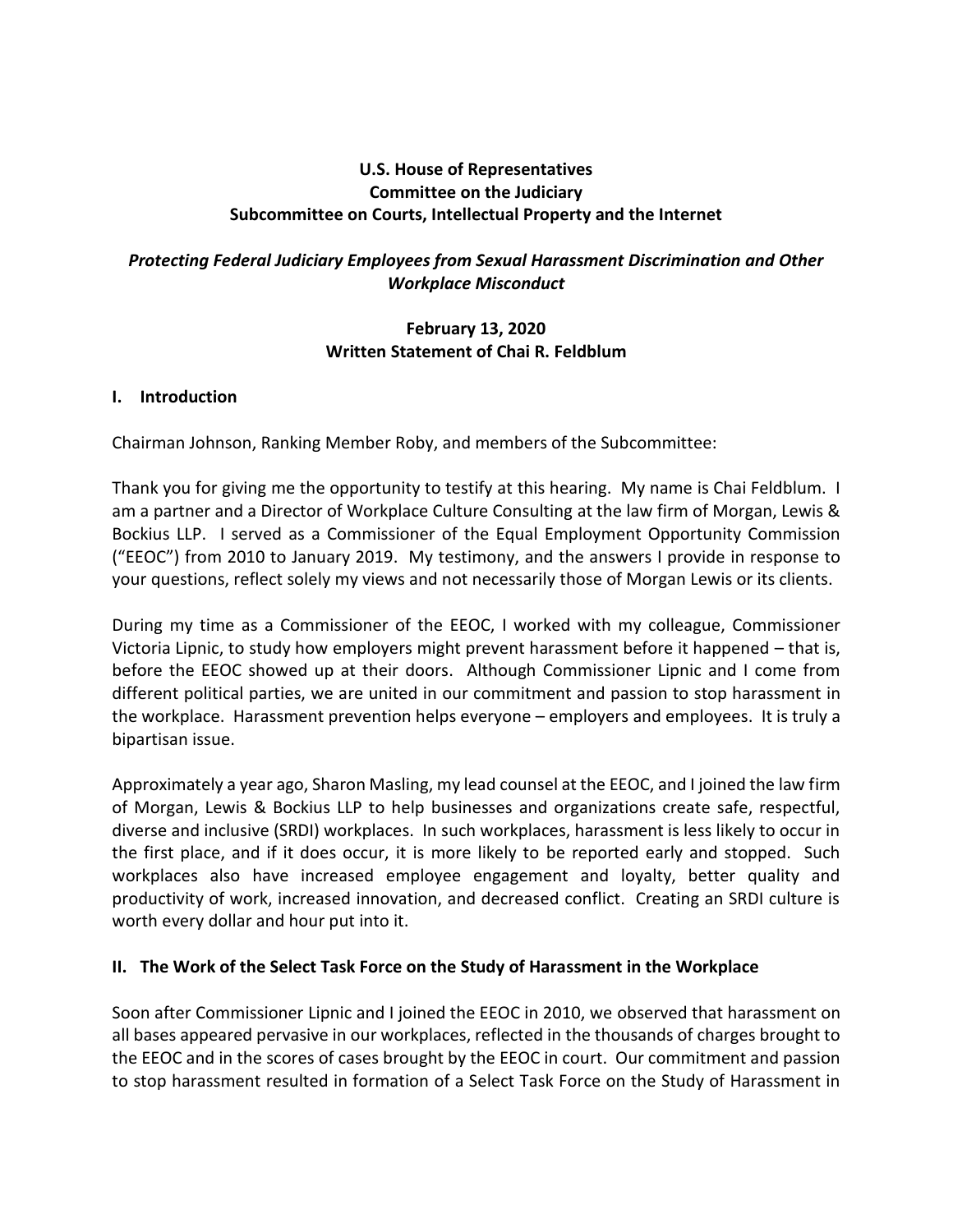the Workplace ("Select Task Force") that we convened from 2015 to 2016, under the leadership of our then-Chair Jenny Yang.

We carefully created equal representation on the Select Task Force from three groups: management attorneys and business association representatives; plaintiff lawyers and employee association representatives; and academics from the disciplines of sociology, psychology and organizational behavior who had been studying harassment for years. Based on testimony heard by the Select Task Force, and as a result of many meetings and frank conversations among the participants, Commissioner Lipnic and I issued a comprehensive report in June 2016 ("2016 Co-Chairs' Report") with ideas on how to prevent and stop harassment. The report provides a comprehensive review of what we know about harassment in the workplace and provides a roadmap for change that employers can follow to prevent harassment and to respond to harassment when it does occur. The report focuses on stopping harassment on all bases under federal law, including race, national origin, ethnicity, religion, disability, age and sex (including sexual orientation and gender identity) – and including both harassment of a sexual nature as well as gender-based but non-sexual harassment.

The Select Task Force understood the importance of looking beyond solely stopping illegal harassment. Obviously, illegal harassment on any protected basis should not exist in the workplace. However, the best way to prevent illegal harassment is to have systems in place that stop low-level misconduct that might not yet rise to the level of illegal conduct. Hence, the recommendations in the 2016 Co-Chairs' Report are designed to stop unwelcome behavior based on any characteristic protected under federal or state laws, even if such conduct has not *yet* risen to a level that would violate the law. The report, and my testimony, refer to all such behavior as "harassment."

While the 2016 Co-Chairs' Report focused on harassment, we noted that some employees engage in abusive behavior towards others that is not based on a protected characteristic of the target. These individuals are equal opportunity harassers. The report, and my testimony, refer to such behavior as "bullying." The research indicates that a workplace that tolerates bullying also is more likely to tolerate harassment. Finally, even low-level disrespectful behavior can create a workplace in which employees do not feel safe and in which their work performance suffers. Employers thus need to adopt strategies that will increase respectful behavior and decrease disrespectful behavior. In other words, employers must address the *continuum* of behavior in a workplace: from respectful behavior to disrespectful behavior to bullying to harassment.

Commissioner Lipnic and I have been gratified to find that the 2016 Co-Chairs' Report has been useful across a range of professions, occupations and industries. We were particularly pleased to meet with members of the Federal Judiciary Workplace Conduct Working Group ("Working Group") to offer our insights on the comprehensive analysis and recommendations of the Working Group. As we noted to the Working Group at the time, two essential components of a successful effort to shape workplace culture are leadership from the top and a focus on the unique needs of a particular workplace. The establishment and efforts of the Working Group are excellent examples of those two components.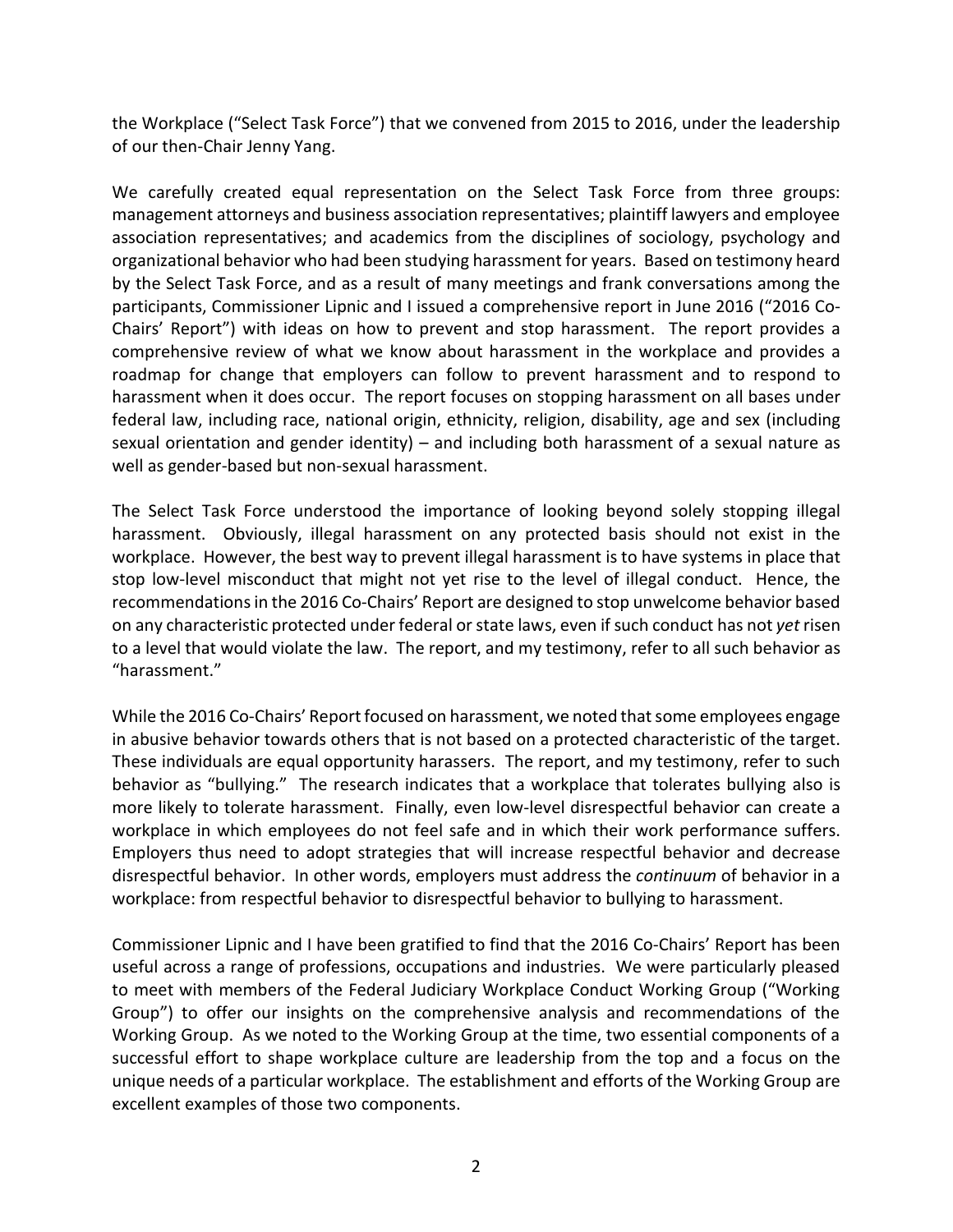# **III. Creating a Safe, Respectful, Diverse and Inclusive (SRDI) Workplace**

The best way to stop harassment is to prevent it from happening in the first place. And the best road to prevention is a safe, respectful, diverse and inclusive (SRDI) workplace.

An organization can create an SRDI workplace, but doing so requires intentional and strategic efforts. There are five key elements for creating such a workplace:

- Leadership
- Cultural Assessment
- Accountability
- Effective Policies and Procedures
- Training that Works

My description and understanding of these elements derive from the comprehensive work done by the Select Task Force; from the many conversations I have had with management and plaintiff attorneys, human resources leaders, and ethics and compliance officers; and finally, from reallife, on-the-ground experiences that Sharon Masling and I have had over the past year since joining Morgan Lewis and advising businesses and organizations on creating SRDI workplaces.

I am pleased to say that each of these five elements are covered, in varying degrees, in the Working Group's report issued on June 1, 2018. Moreover, the Status Report from the Working Group to the Judicial Conference of the United States, issued on September 17, 2019, describes steps that have been taken to date in each of these areas.

However, none of these elements is easy to achieve and maintain, and each includes layers of complexity. The challenge for the federal judiciary is to continue to refine its work in each of these areas, until it achieves the SRDI workplaces that it clearly desires and deserves.

### **A. Leadership**

Strong and committed leadership is the first, and essential, element required to create an SRDI workplace. There are three components to this element:

*1. Beliefs*

Leaders must believe that an SRDI workplace is something they want and something that is important. If leaders hold that core belief and value, much else will flow naturally from that. Conversely, if leaders are not truly committed to an SRDI workplace, it will be difficult for many of the other elements to be adopted or to have their desired effect.

*2. Articulation*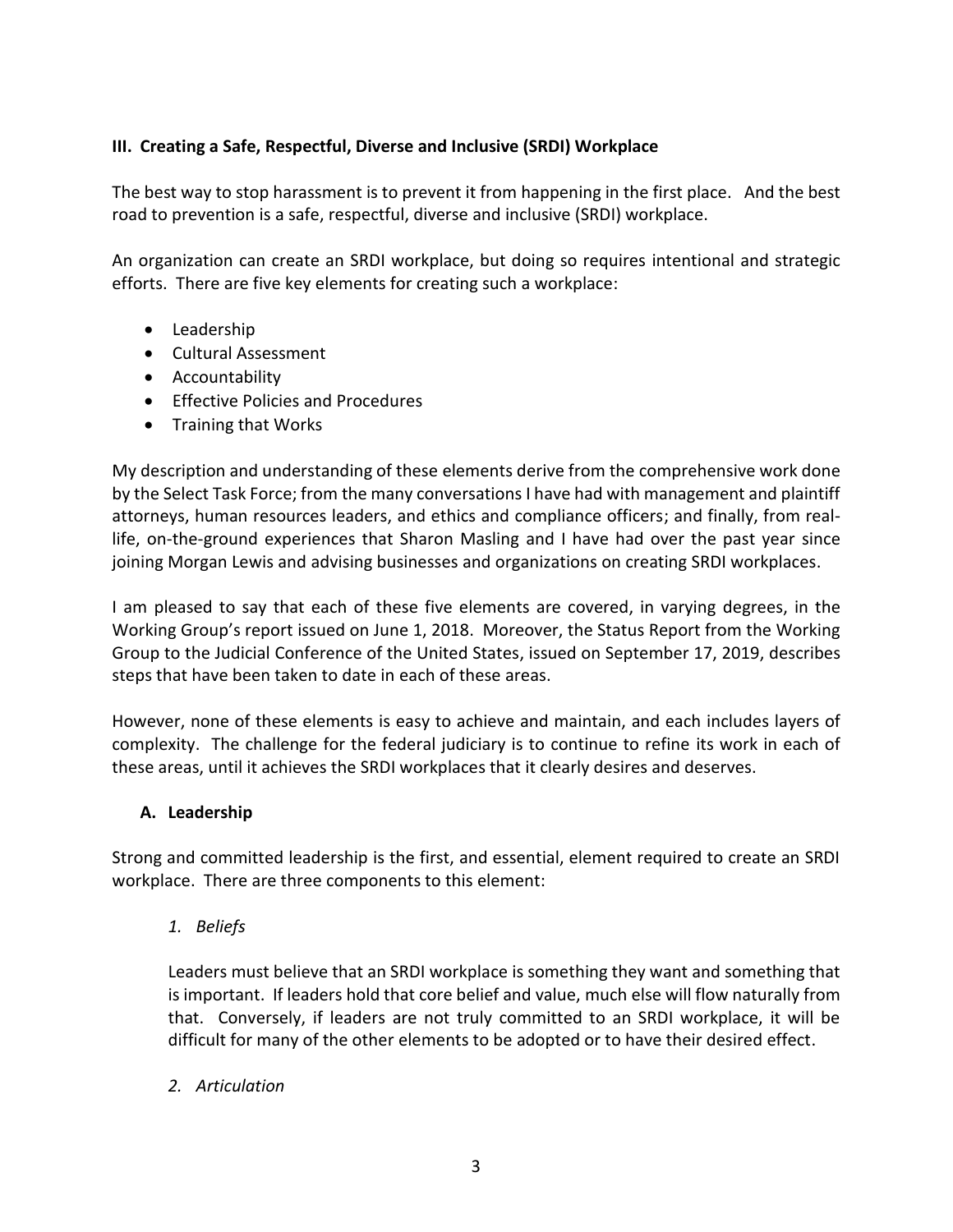Leaders must articulate their belief that an SRDI workplace is valuable and that everyone in the workplace is expected to act in a manner that creates such a workplace. Written and spoken words have power, particularly when they are plain and clear. Every organization should have a simple and clear policy setting forth its expectations for respectful behavior and descriptions of the disrespectful behavior, bullying, harassment, and retaliation that it will not tolerate. In addition, leaders should articulate these expectations verbally to everyone in the workplace on appropriate occasions.

#### *3. Action*

Leaders must act in a manner that makes their employees believe they are *authentic.* If the leaders' values and expectations remain simply words printed on paper or pronounced at meetings, they will not have the desired effect of shaping workplace culture.

#### **B. Cultural Assessment**

A significant proactive step that leaders can take to create an SRDI workplace is to assess the existing culture in their workplaces.

Almost every organization has a set of stated values, including (often) values regarding safety, respect, diversity and inclusion. The question is whether and how those values are cascaded down and reflected in reality in work settings within the organization.

The best way to assess the culture in a work setting is to ask employees how they experience their workplace. Many organizations (including the federal government) use broad employee engagement surveys that capture a portion of this information in quantitative data form. In addition, if the employee engagement survey permits respondents to answer an open-ended narrative question (such as, "what change would most improve your experience here?"), some qualitative information can be gleaned from those answers through a human review of the narrative answers. My colleague, Sharon Masling, and I recently completed a review of that kind that provided insights to the company on its perceived culture and allowed us to offer recommendations for improving the workplace going forward.

But a broad employee engagement survey, even one with narrative responses, can provide only part of the information an organization needs to truly understand its workplace culture. In order to determine what employees are actually experiencing, it is important to *talk* with them. The only way to do that is to use focus groups and individual interviews of randomly selected employees to probe deeper and ask follow-up questions. Such methods provide a granularity of qualitative data about employees' perceptions and concerns that provides a basis for smart and strategic change. Focus group discussions and interviews can also surface problems – and solutions - that are specific to a particular work location.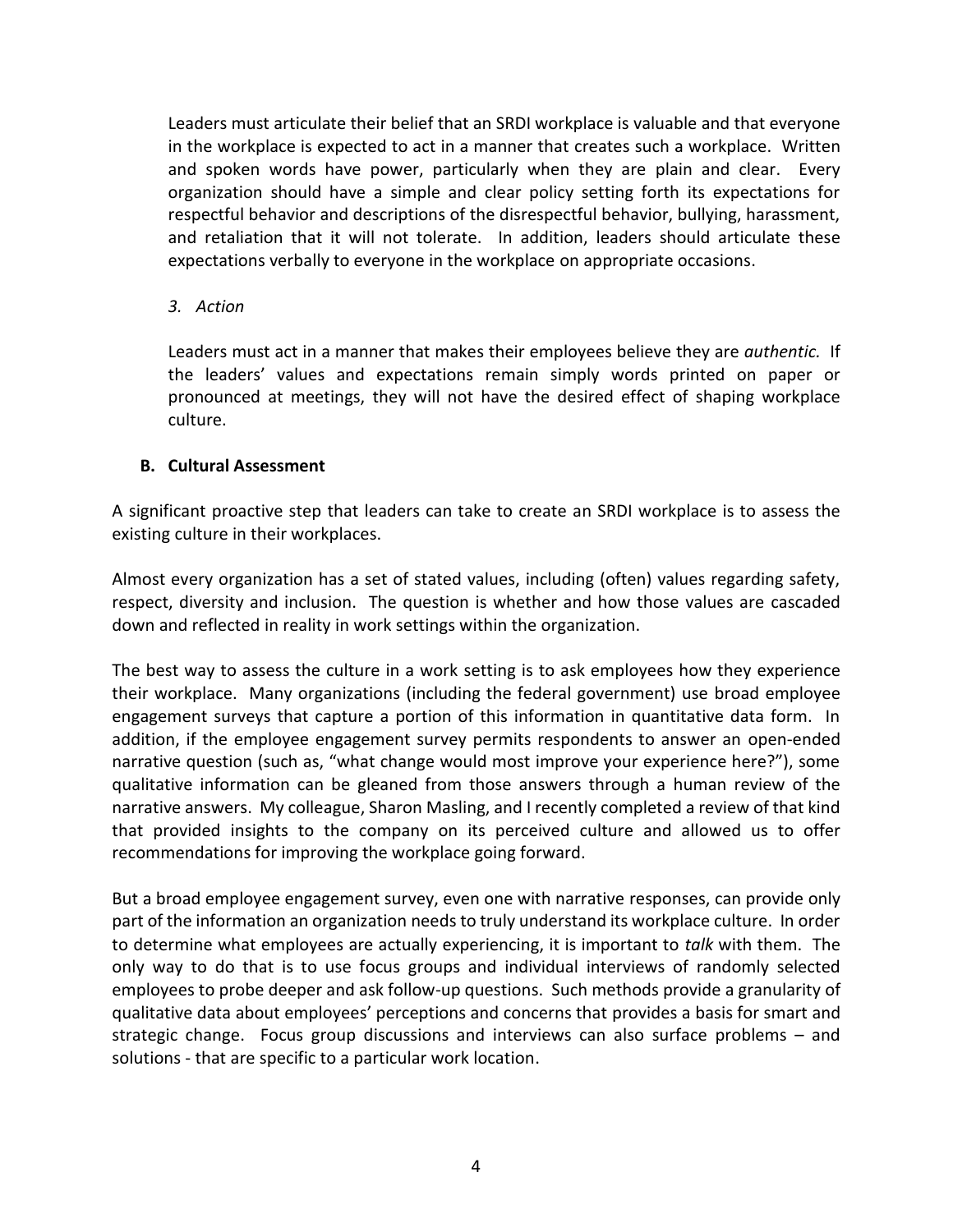To the extent that an organization wishes to collect quantitative data as well, it is helpful to use a short and targeted survey focused specifically on issues of safety, respect, diversity and inclusion. Sending out such a survey communicates to the workforce that the leadership is focused on and concerned about these issues. The quantitative data can serve as a snapshot of employees' beliefs and experiences and can establish one measure against which positive change can be assessed. While such a survey is best used in conjunction with methods to collect qualitative data, it can be a useful first step in a cultural assessment.

A cultural assessment will be worthwhile only if an organization commits ahead of time to consider ways to address the concerns that may be surfaced by the assessment. Thus, whether an assessment results in concrete success in creating an SRDI workplace depends not on the assessment itself, but on any changes implemented by the company as a result of what it learns from the assessment.

# **C. Accountability**

While leaders must believe an SRDI workplace is important and articulate that belief, what is most important is that leaders act in a manner that makes others believe they mean what they say*.* Expending time and resources on a cultural assessment sends an important message regarding the value leaders place on creating an SRDI workplace. But the most important action leaders can take is to hold *accountable* those who undermine the stated values and expectations of the workplace. There are three groups of individuals that leaders must hold accountable.

First, individuals who have been found, after a fair and thorough investigation, to have engaged in harassment or bullying must be held accountable. It is particularly important that any corrective action be proportionate to the misconduct. While some forms of harassment, including sexual harassment, will be grounds for removal from a position, not every act of harassment (particularly low-level harassment that is not yet illegal) will justify that type of corrective action.

Second, those who see or receive reports of misconduct must be held accountable for responding to such information appropriately. This includes everyone from judges to mid-level supervisors. There must be repercussions for a supervisor who trivializes such behavior or sweeps complaints under the rug and does not follow the procedures set up by the organization. The best way to hold supervisors accountable is to include in their performance evaluations an assessment of how the supervisor responded upon seeing or receiving reports of harassment or bullying. Obviously, there are unique considerations that arise when a judge does not follow the procedures set up by the system. But that does not mean that the judicial system cannot come up with some means of accountability for judges as well.

Conversely, supervisors who respond well when they see or receive reports of harassment or bullying should get positive reinforcement. There are many creative ways to do this, from recognition in performance evaluations to recognition in awards. Again, while performance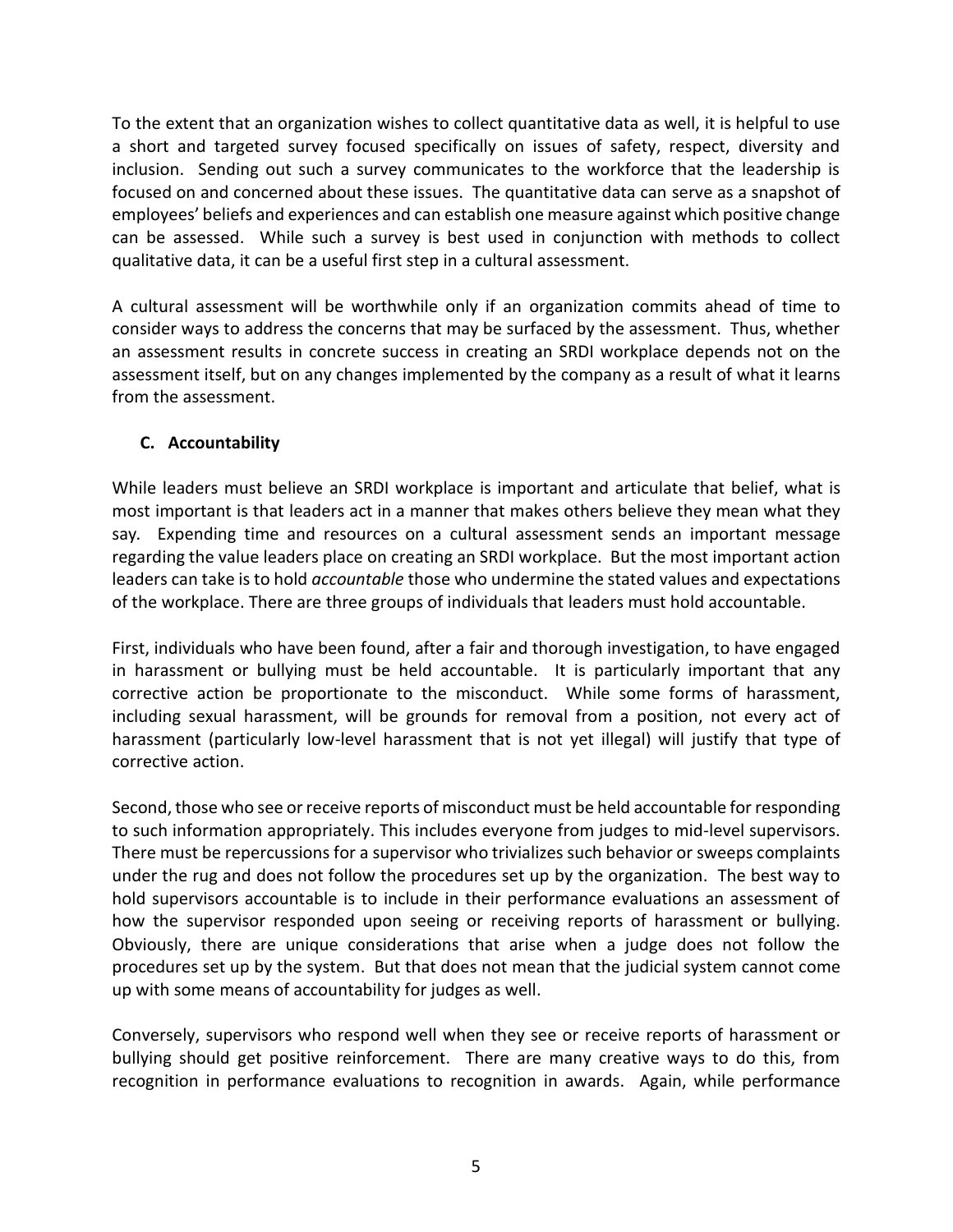evaluations will not be relevant for judges, there may be other ways to provide positive recognition for judges who respond effectively and quickly to reports of harassment or bullying.

Third, anyone who retaliates against an individual who has reported harassment or bullying or who has participated in an investigation of such misconduct, must be held accountable. If individuals are permitted to retaliate with impunity, few people will come forward with complaints and the organization will not have the chance to address problems early.

# **D. Effective Policies and Procedures**

An organization must make clear ahead of time what behaviors will not be acceptable, both in the workplace or that may affect the workplace. It also must have appropriate procedures for reporting and investigating such behavior and for taking corrective action if reports are substantiated. With such elements in place, an organization can hold supervisors accountable for not following the organization's procedures and can ensure consistent and appropriate corrective action.

With regard to policies, the 2016 Co-Chairs' Report describes the necessary elements of an effective policy and sets them forth in a user-friendly checklist in the Appendix. The most important element is that the policy be simple and clear. In our work over the past year with organizations and companies, we usually recommend that an organization or company have a combined Respectful Workplace, Anti-Harassment and Anti-Retaliation policy.

The policy should explain the mechanisms that can be used by those who experience or observe inappropriate behavior. Those mechanisms should make it easy, safe and effective to report.

A good reporting system will have multiple avenues through which individuals can report. It is best if employees have the option to report to their own superior, to another person with supervisory responsibility, and/or to an office the organization has established to receive reports.

The system must also ensure that individuals who report misconduct are protected from retaliation. Individuals are often told that if they experience retaliation, they should report that. That is a foundational requirement. But the onus should not solely be on the individual. Ideally, an organization should put in place mechanisms that will proactively monitor, to the extent possible, what happens after someone reports a case of misconduct or participates in an investigation of such misconduct.

Finally, the organization must ensure that investigations into reports of misconduct are timely, effective and trusted. This requires allocating the necessary resources to hire a sufficient number of well-trained investigators and to create a system in which employees feel there will be an objective investigation. It is as simple (and difficult) as that.

### **E. Training That Works**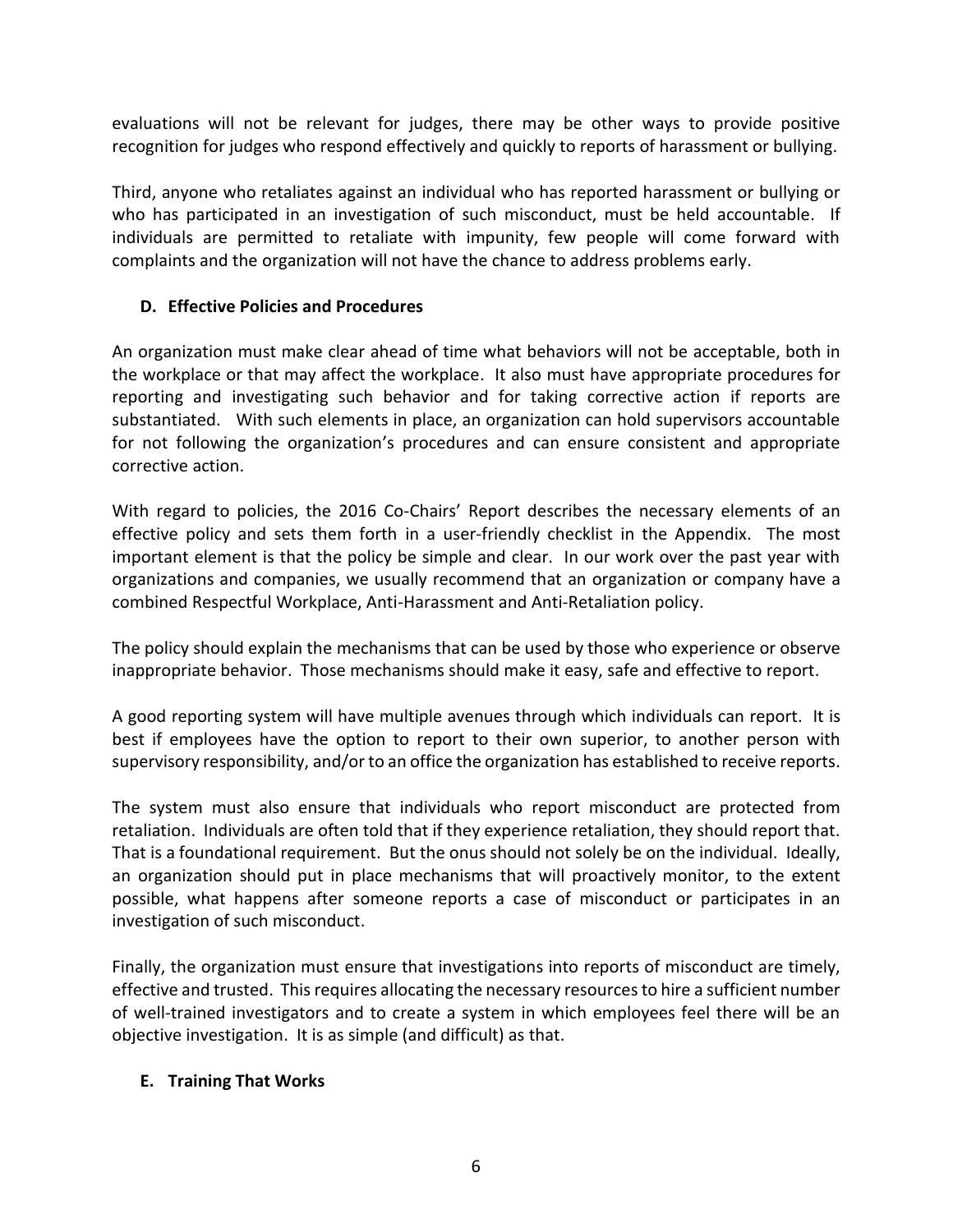Training is an essential component of creating an SRDI workplace.

Anti-harassment training has been the training of choice for decades and it continues to be the type of training organizations have deployed in the #MeToo era. All individuals in a workplace should receive such training. The 2016 Co-Chairs' Report lays out the elements of effective antiharassment training and sets them forth in a user-friendly checklist in the Appendix.

But an organization committed to an SRDI workplace must provide more than anti-harassment training. It should provide training that addresses the *continuum* of behavior in a workplace, from respectful behavior (which should predominate in a workplace), to disrespectful behavior, bullying and harassment (all of which should be absent in a workplace). This form of training establishes the underpinning of an SRDI workplace and situates harassment as one form of behavior among many that is not tolerated in the workplace.

We call this "Respectful Workplaces training," although it can go by many different names. Regardless of the name, effective training of this kind achieves two goals. First, it teaches everyone in a workplace *why* simple forms of respectful behavior are so important in creating a situation in which employees feel safe and can be productive, and how even low-level disrespectful behaviors are harmful in the workplace. It also teaches employees what behaviors are considered bullying or harassment and walks employees through the organization's Respectful Workplace, Anti-Harassment and Anti-Retaliation policy.

Second, effective training gives participants the skills they need to be active contributors to an SRDI workplace. Different types of training can teach different skills. In the training we offer, we teach participants how to give feedback when they experience unwelcome behavior of any kind, and how to receive such feedback. Neither of these skills comes naturally to us as human beings. And yet, often the best way to stop low-level bad behavior is to have the skills to engage in a direct conversation with a co-worker or someone else in the workplace. The training provides tips for giving and receiving feedback and participants are then given the opportunity to practice those tips in hypothetical scenarios that are realistic for their particular workplace.

We also teach individuals how to be active bystanders in helping to stop disrespectful behavior, bullying or harassment. Most people do not like seeing someone else being subjected to disrespectful behavior, bullying or harassment. Sometimes they feel it is not their responsibility to intervene. But often they would like to intervene, but do not know how to do so effectively and safely. The training offers realistic options that individuals can use, taking into account the specific power dynamics of their particular workplace.

We offer a different skills-building component for supervisors. This training teaches supervisors how to respond effectively to complaints about disrespectful behavior, bullying or harassment. How a supervisor responds, in those first moments when a complaint is made, largely determines how effective the rest of the process will be in addressing and resolving the complaint. Again, the training provides tips for how to respond to a complaint, and participants then practice those tips in scenarios that are realistic for their workplace.